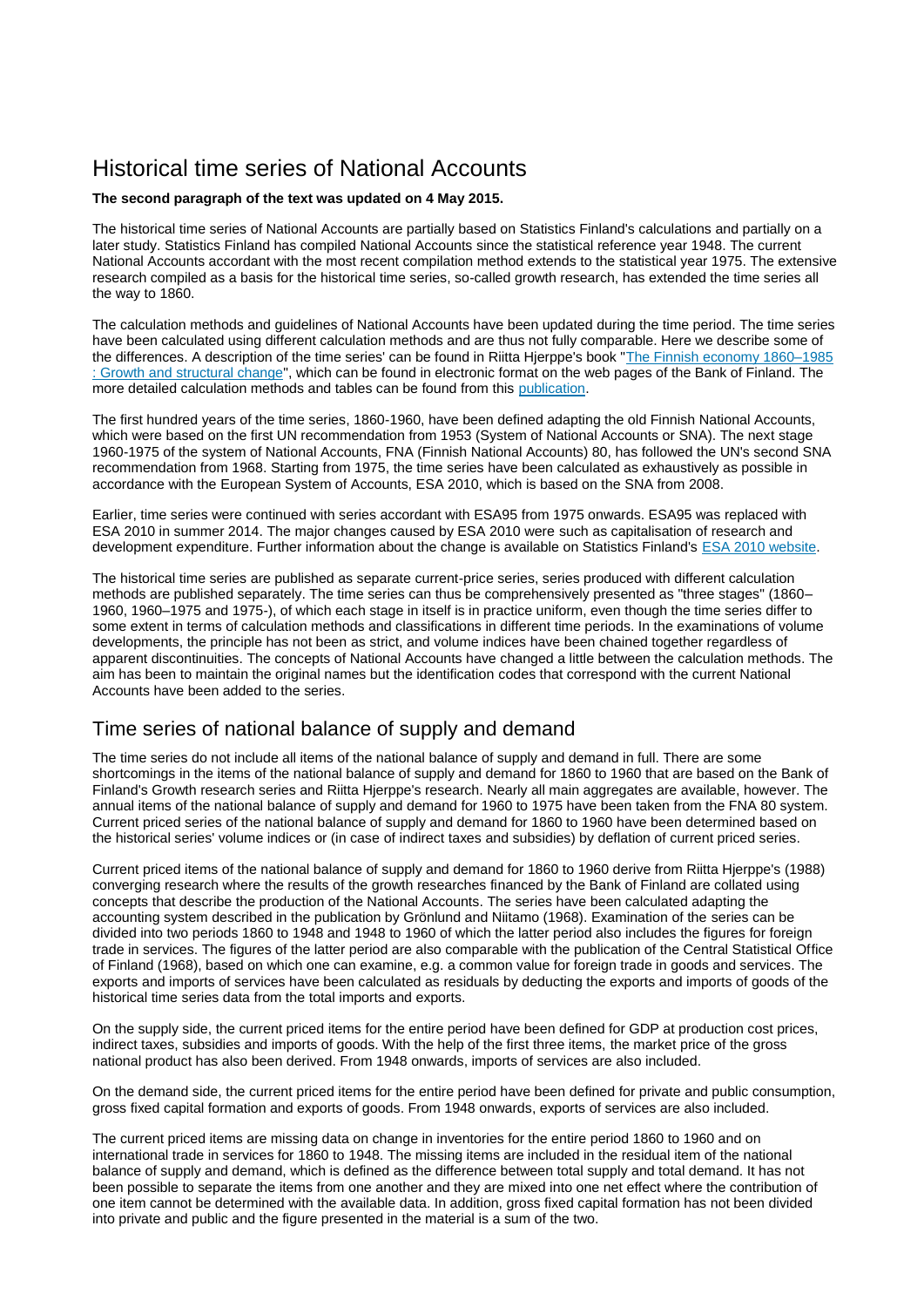# Value added of industries

Gross value added is viewed by main industries divided into primary production, manufacturing, construction and services.

Primary production includes agriculture, forestry, and fishing and hunting. Manufacturing includes mining and quarrying, manufacturing, and electricity, gas and water supply. Construction includes construction of buildings and civil engineering. Services include all remaining industries as described in the growth research (Hjerppe 1988): transport, trade, financial intermediation and insurance, letting of dwellings, and private and public services.

Changes to industrial classifications usually do not affect the examination by main industry. Most of the differences between industrial classifications are caused by data revisions within the industries and to some extent also by creation of new industries and abolition of old ones.

Different industry classifications have included ISIC 1958 and TOLs for 1972, 1979, 1988, 1995, 2002 and 2008. TOL 1988 has never been in use in National Accounts (Statistics Finland 1994). The longest historical series, 1860 to 1960, follow ISIC 1953. The series for the intermediate period 1960 to 1975 follow TOL 1972 as FNA 80 has been compiled based on this (Statistics Finland 1984, pp. 18-19). The ESA 2010 accordant series starting from 1975 have been compiled in accordance with the newest TOL 2008.

The division into primary production, manufacturing, construction and services maintains a relatively good and uniform picture when industry classifications change. Changes to the classifications often mean that a particular activity is transferred from one of the above-mentioned three main industries into services and becomes an independent industry.

### Employment

Employment for 1860 to 1960 has been defined as staff-years as was common when SNA 1953 was used. The data concerning 1948 to 1960 are, with small revisions, based on the publication "Suomen kansantalouden tilinpito vuosina 1948–1960" and earlier figures derive from the Bank of Finland's Growth research series or have been estimated by Riitta Hjerppe's working group. The unit is person-years, which means that part-time employees have been converted to full time equivalent employees. Staff-year and normal staff-year also refer to the person-year concept. The number of person-years does not give the exact number of employees and it does not take into account changes to the annual working hours during the review period.

From 1960 onwards, both the annual number of hours worked and the number of employees have been calculated for employment. The change is part of a larger revision during 1973 to 1979 when Finnish National Accounts were developed to correspond with the recommendation published by the UN in 1968.

Since 1975, working hours have been calculated in accordance with ESA2010. The number of working hours for 1975 is higher than in the series based on the old system because the concept of employment was revised in connection with the transition based on a comparison with the data of the Labour Force Survey. The level shift was caused, for example, by the inclusion of the hidden economy.

The work input index describes the development of overall employment. The index starts with the development of staffyears for 1860 to 1960 and 1926 has been selected as the base year when the index value is 100. At the turning point, the 1960 index has been continued with the hours worked in the whole economy and in 1975 the working hours have been continued with the newest ESA2010 accordant working hours series.

## References

GRÖNLUND, PAAVO–NIITAMO, OLAVI E. (1968): Suomen kansantalouden tilinpito vuosina 1948–1964: Käsitteet ja määritelmät. *Monistettuja tutkimuksia N:o 5, Tilastollinen päätoimisto*.

HEIKKINEN, SAKARI (1997): Labour and the Market. Workers, Wages, and Living Standards in Finland, 1850– 1913. *Commentationes Scientiarum Socialium 51*. Väitöskirja.

HJERPPE, RIITTA–PELTONEN, MATTI–PIHKALA, ERKKI (1981): Investoinnit ja niiden rahoitus Suomessa 1860– 1979. *Suomen talous 2010, Erillisselvitykset, SITRA B66*.

HJERPPE, RIITTA–PELTONEN, MATTI–PIHKALA, ERKKI (1984): Investment in Finland, 1860–1979. *Scandinavian Economic History Review 1984:1*, s. 42–59.

HJERPPE, RIITTA (1988): Suomen talous 1860–1985, Kasvu ja rakennemuutos. *Suomen Pankin julkaisuja. Kasvututkimuksia XIII*.

Tilastollinen päätoimisto (1968): Suomen kansantalouden tilinpito vuosina 1948–1964: Taulut. *Tilastollisia tiedonantoja N:o 43*.